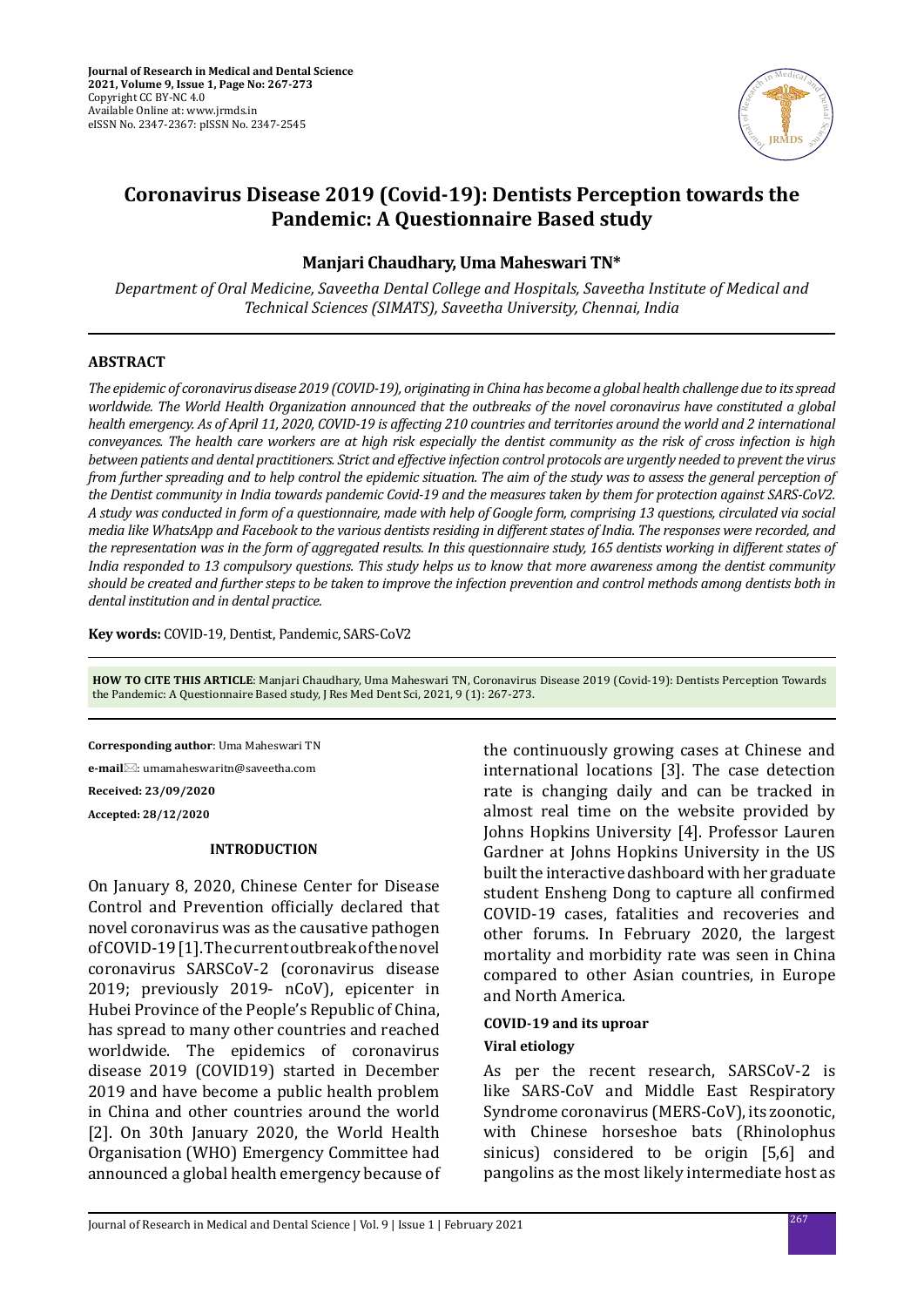described by The Chinese Preventive Medicine Association 2020. Coronaviruses are enveloped, positive single-stranded large RNA viruses. Coronaviruses were first described in 1966 by Tyrell and Bynoe [7]. Based on their morphology as spherical virions with a core shell and surface projections resembling a solar corona, they were termed corona viruses (Latin: Corona=crown). Four subfamilies, namely alpha-, beta, gamma and delta corona viruses exist. Alpha and beta corona viruses apparently originate from mammals, particularly from bats and gammaand delta-viruses originate from pigs and birds. The genome size varies between 26 kb and 32 kb. Among the seven subtypes of corona viruses that can infect humans, the beta-coronaviruses may cause severe disease and fatalities, whereas alpha-coronaviruses cause asymptomatic or mildly symptomatic infections [8,9].

# **Source of transmission**

A seafood market in Wuhan, China is the source of place for SARS-CoV-2 which apparently succeeded in making its transition from animals to humans. Patients with symptomatic COVID-19 have been considered the main source of transmission. Asymptomatic patients and patients in their incubation period are also carriers of SARS-CoV-2 [5,10]. Due to this, its control is extremely challenging, as it is difficult to identify and quarantine these patients in time, which can result in an accumulation of SARS-CoV-2 in communities as per The Chinese Preventive Medicine Association 2020. Patients in the recovering phase are a potential source of transmission that remains to be proved [10].

# **Incubation period**

On an average, the incubation period of COVID-19 has been estimated at 5 to 6 days. There is evidence that it could be if 14 days. This duration has been accepted for medical observation and quarantine of potentially exposed persons [11,12].

# **Who is at high risk of infection?**

People of all ages are generally susceptible to this new infectious disease. However, those who are in close contact with patients with symptomatic and asymptomatic COVID-19, including health care workers and other patients in the hospital, are at higher risk of SARS-CoV-2 infection. In the early stage of the epidemic, in an analysis of 138 hospitalized patients with COVID-19 in Wuhan, 57 (41%) were presumed to have been infected in hospital, including 40 (29%) health care workers and 17 (12%) patients hospitalized for other reasons [13]. On February 14, 2020, a total of 1,716 health care workers in China were infected with SARS-CoV-2, consisting of 3.8% affected patients nationally, 6 of that group who have died. As of now, on 10th April 2020, coronavirus cases are 1,607,595 and deaths are 95,785 worldwide. In India, total cases are 6771 and deaths are 228. But the data for health care workers being infected in the hospital in India is yet unknown. Thus, it is important for the health care workers to take utmost care when dealing with confirmed or susceptible Covid-19 cases.

#### **Methods of infection control and safe clinical practice in a dental setup**

As per World Health Organization (WHO) 2020, SARS-CoV-2 can persist on surfaces for a few hours or up to several days, depending on the type of surface, the temperature, or the humidity of the environment. This reinforces the need for good hand hygiene and the importance of thorough disinfection of all surfaces within the dental clinic. Effective Infection Control Protocols Hand hygiene has been considered the most critical measure for reducing the risk of transmitting microorganism to patients [14]. Dental apparatus could be contaminated with various pathogenic microorganisms after use or become exposed to a contaminated clinic environment. Thereafter, infections can occur through the puncture of sharp instruments or direct contact between mucous membranes and contaminated hands [15].

# **In dental colleges/clinics/hospitals of India**

On 17th March 2020, the Dental Council of India (DCI) in addition to Ministry of Health & Family Welfare, Government of India had issued an advisory to the dentists and all the Dental Colleges of the Country regarding the precautionary and preventive measures to prevent spreading of Novel Coronavirus (COVID-19). The advisory stated that all the faculty and students at the dental colleges are barred from using Biometric Attendance instead opting for manual attendance. Classes, seminars, workshops, conferences, camps etc. are suspended. Clinical procedures involving aerosol generation (Air rotor/ Ultrasonic Scalers) are avoided/ minimized for the time being and only emergency procedures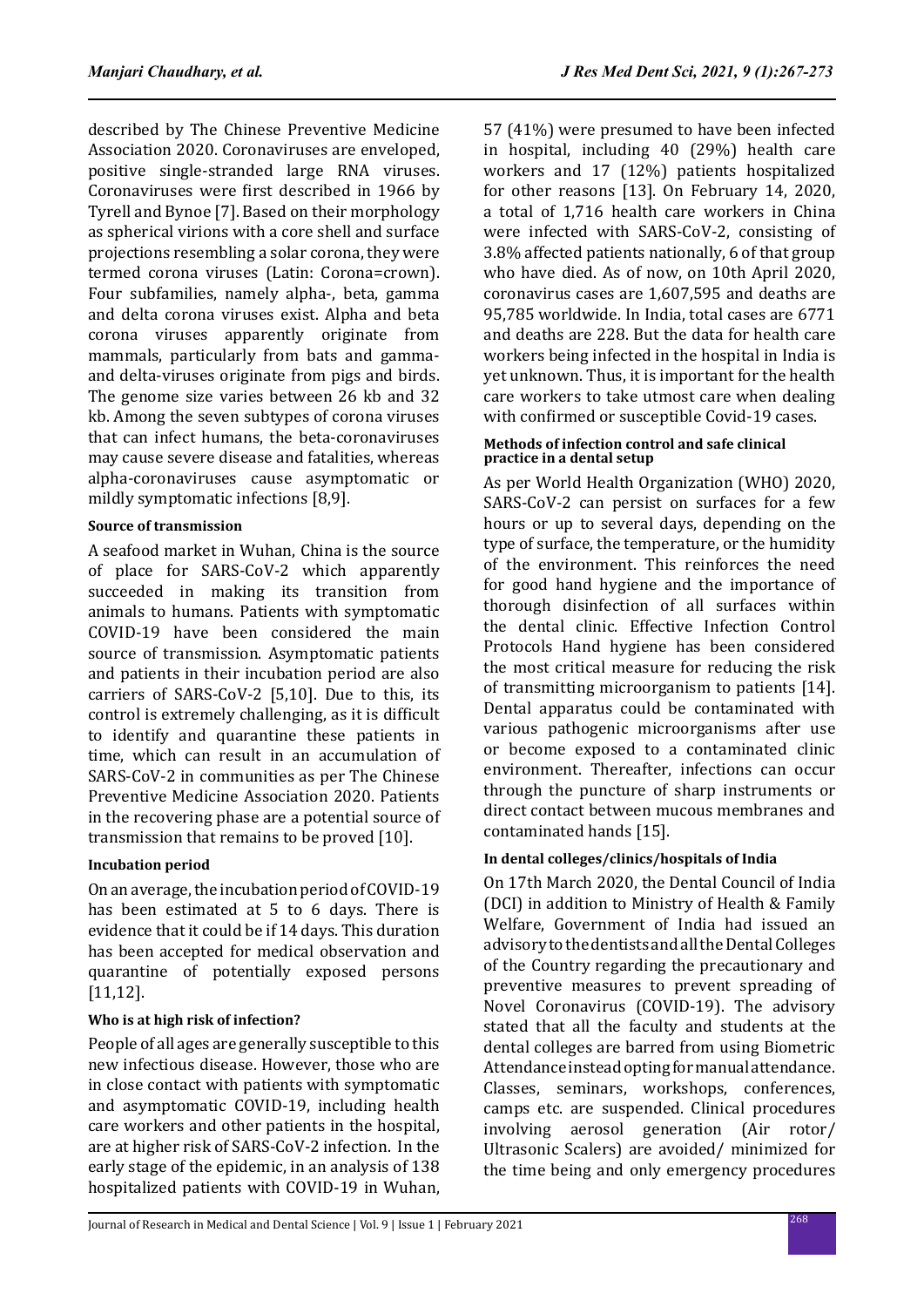were performed. Disposal gloves to be used routinely as usual. Staff and doctors are asked to avoid touching their face specially the ear, nose and mouth. Every patient who entered and exited the clinic will be provided hand sanitizers. The waiting room/clinic including the handles and doors as well as dental chairs and other surfaces will be wiped several times in a day with alcohol-based disinfectant. Thorough medical & travel history of each patient were recorded before any clinical procedures. Patients should be scrubbed with Isopropyl alcohol extra orally. Pre-procedural rinse with Povidone Iodine is recommended. Wearing of N95 or at least 3 ply masks and suitable head caps, eyewear and face shield is recommended. Fumigation of clinics periodically is advised.

On March 15, 2020, an article was published in New York Times by Lazaro Gamio on 'The Workers Who Face the Greatest Coronavirus Risk.' The article was about the people with jobs that put them in physical contact with many others considered to be at higher risk of becoming sick. The vertical position of each bubble measures of how often workers in each profession are exposed to disease and infection. The horizontal position measures of how close people are to others during their workdays. The graph depicts that the Health care workers are at the greatest risk — they can encounter diseases and infections daily and typically work near one another and their patients.

Therefore, our study aims to know the general perception of the Dentist community in India towards pandemic Covid-19 and the measures taken by them for protection against SARS-CoV2.

## **MATERIALS AND METHODS**

A study was conducted in form of a questionnaire, made with help of Google form, comprising 13 questions, circulated via social media like WhatsApp and Facebook to the various dentists residing in different states of India. The responses were recorded, and the representation was in the form of aggregated results.

The personal information like the age, gender and the state in which the applicant is residing in was recorded. The details about the qualification like whether the applicant is an undergraduate or a postgraduate were asked.

Questions about their current work profile like whether they are attached to the dental institution or a dental clinic or both and also about the years of work experience was recorded. The applicant was also asked about the number of patients he/she is attending in his/her clinic or dental institution during this lockdown, and what complaint of the patient are they addressing? Whether the dentist is dealing with pain cases, emergency cases or all cases.

The applicant was also asked whether he/she feels that whether the dentist community is at the higher risk of contacting the covid-19 disease and what precautionary measures one has to take when dealing with patients who have come to them for the treatment and also how are they protecting their family from not getting infected after they return from the clinic. For example, sterilization of the equipment, disinfectants for cleaning the work area, hand washing with soap and water or use of hand sanitizers and following the disposal of the Biowaste as per the Covid-19 guidelines.

## **RESULTS AND DISCUSSION**

In this questionnaire study, 165 dentists working in different states of India responded. Out of which 61.8% dentist were females and 38.2% were males (Figure 1) with 68.2 % were below the age of 30 years whereas 24.2% of the dentists belonged to 30- 40 years age range (Figure 2) The undergraduates



**Figure 1: Shows frequency distribution of gender of the dentists taking part in the study. 61.8% were female dentists whereas 38.2% were male dentists.**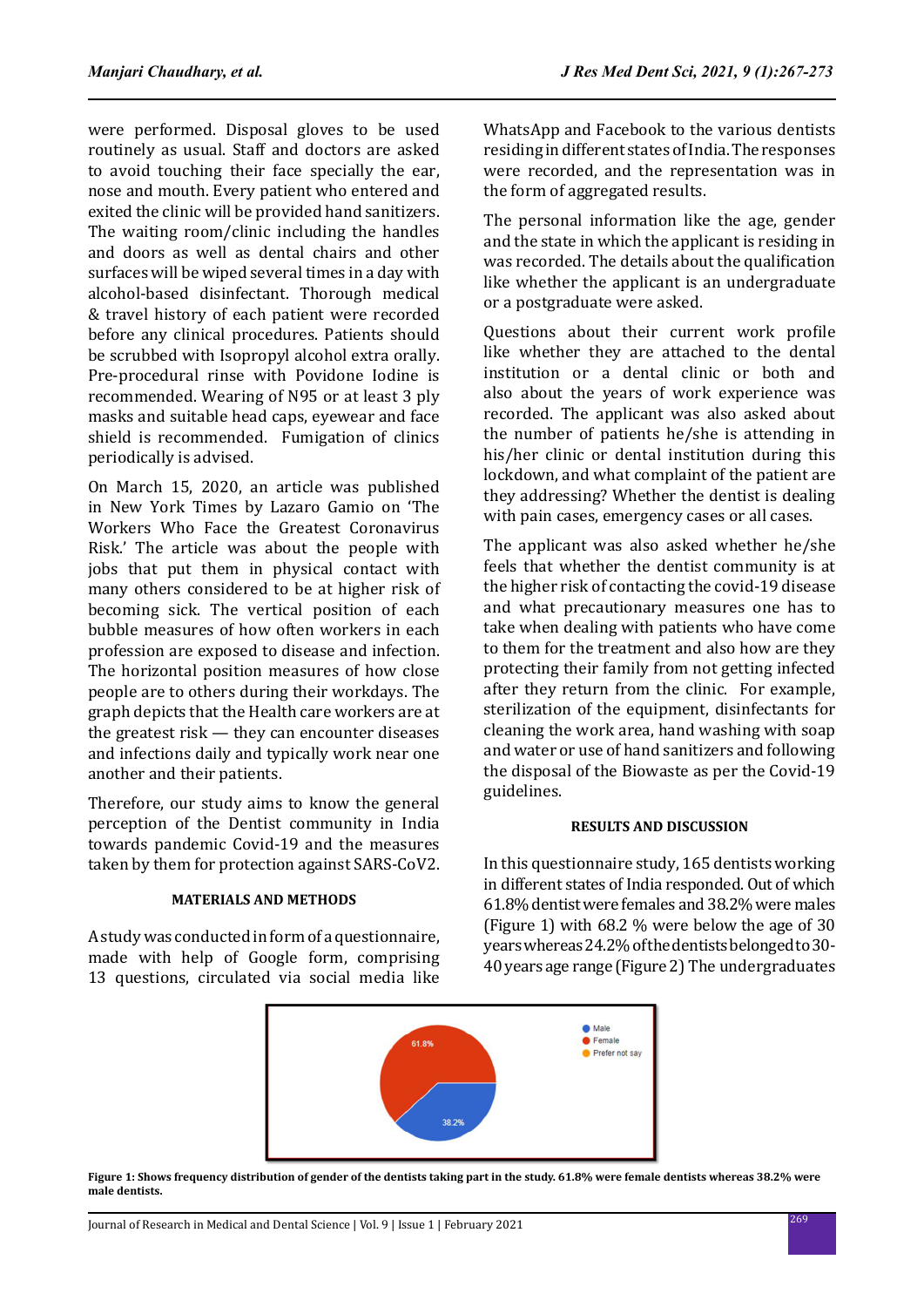(Bachelor of Dental Surgery) dominated the study with 52.1% of the all the dentists taking part in this questionnaire study as shown in Figure 3. The dentists were either attached to the dental institute or had a private practice/ clinic or both (Figure 4) 71.5% of dentists having less than 5 years of work experience (Figure 5).

Figure 6 shows the distribution of the participants according to their states they are residing in; this pandemic was maximum in Maharashtra followed by Tamil Nadu. 96.3% dentist participants believed that they were at the higher risk of contracting Covid-19 disease

whereas, 3.7 % dentists still believed that they weren't at higher risk of contracting the disease or were unsure about it (Figure 7)

The participants were asked about the patients they were attending in the clinic or in the dental institution every day, in this pandemic. 52. 8% of the participants said that they were attending zero patients whereas 8.7% of the participants were attending more than 10 patients every day as shown in Figure 8, with 20 % of patients visiting dentists with chief complaints of pain and 58.8% of cases as emergency cases (Figure 9).



**Figure 2: Shows frequency distribution of age of the dentists taking part in the study. 69.1% (blue) of the dentists were below 30 years of age.**



**Figure 3: Shows frequency distribution of education qualification of the dentists taking part in the study. 47.9% (red) of dentists were Post graduates whereas 52.1% (blue)were Undergraduates.**



**Figure 4: Shows frequency distribution of work profile of the participants. Majority of the participants are attached to both clinic and have a clinic/private practice.**



**Figure 5: Shows frequency distribution of work experience of the participants. 71.5% (blue) participants had less than 5 years of experience and 10.9% (yellow)of the participants had more than 10 years of experience.**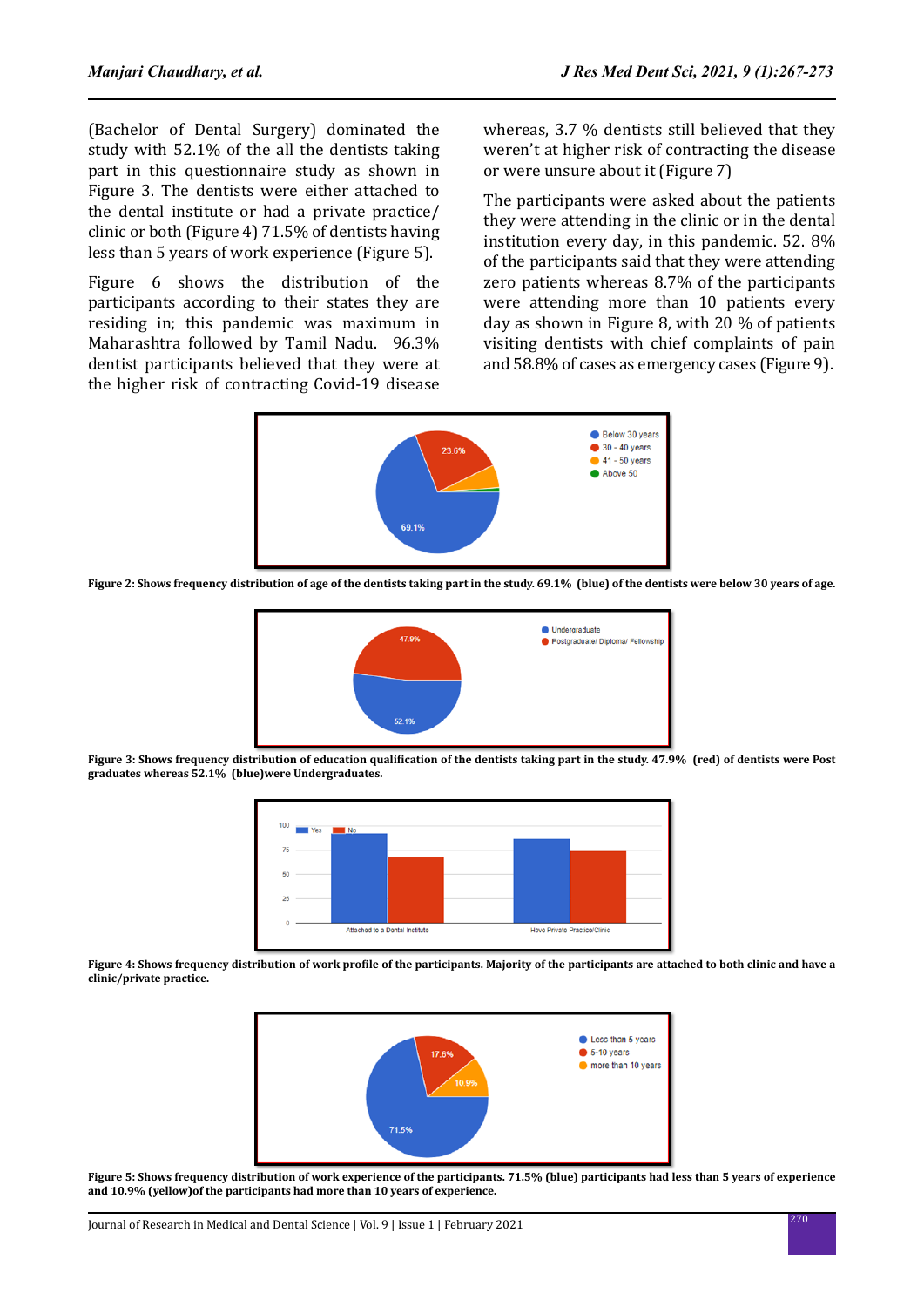

**Figure 6: Shows frequency distribution of participants according to their states they are residing in this pandemic. 27% of participants were from Maharashtra (purple) and 26%of participants were from Tamilnadu (26%).**



**Figure 7: Shows frequency distribution of Dentist perception of the risk factor of contacting Covid-19. 96.4% (blue) of dentists think that they are at risk of contracting covid-19.**



**Figure 8: Shows frequency distribution of dentists attending patients every day. 52.7% (blue) of dentists are not attending any patients. 8.5% (green) of dentists are attending more than 10 patients every day.**



**Figure 9: Shows frequency distribution of dentists attending patient complaints. 58.8% (red) participants attend only emergency cases where as 20 % (blue) participants attend only pain cases.**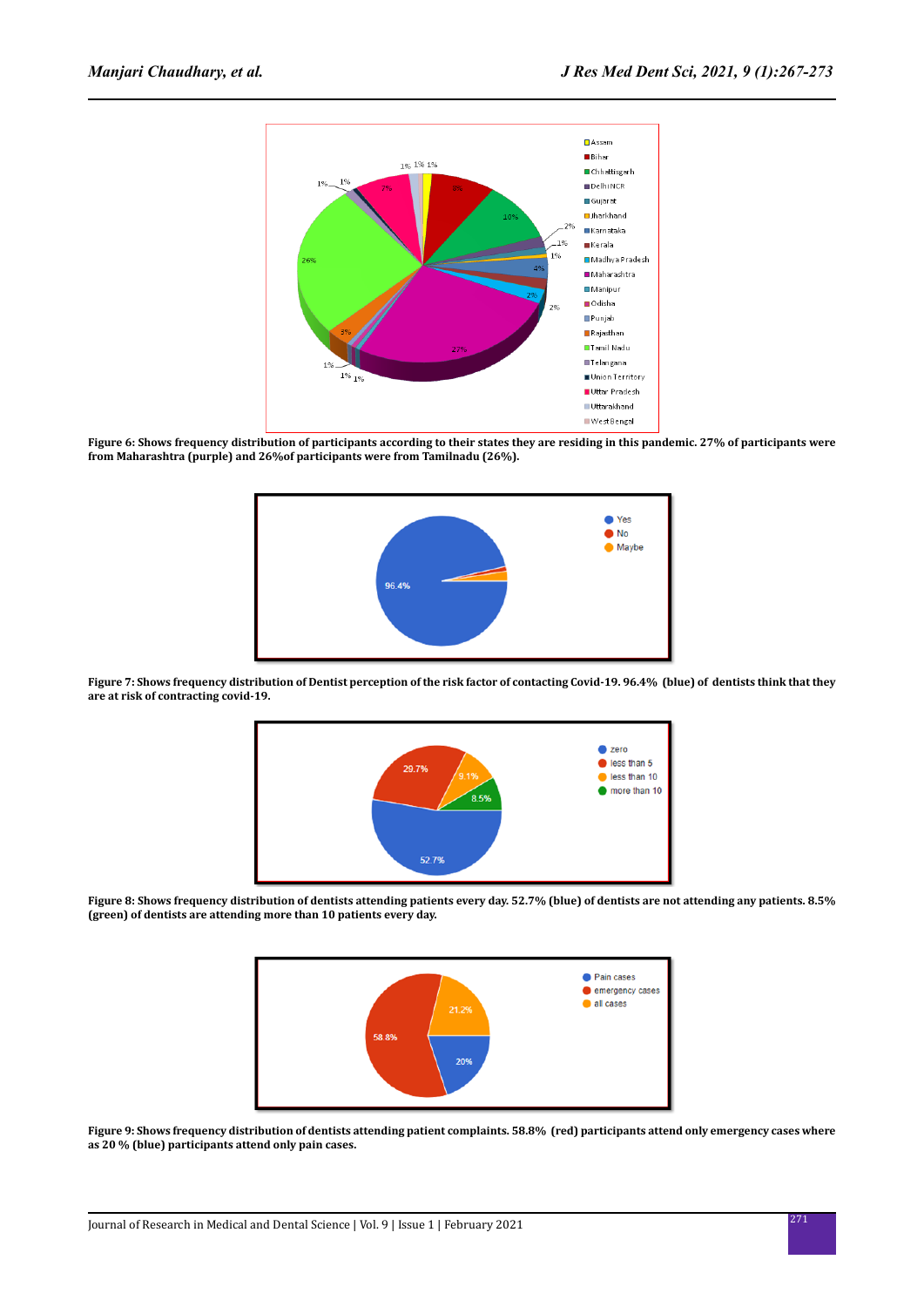Figure 10 shows the precautionary measures taken by the participants at their workplace. They were asked about the use of thermal scanners to check the temperature of the patients visiting them. About 55 of the study participants don't use the thermal scanners for their patients. More than 150 of the study participants asked about the travel history of the patients visiting them and avoided crowing of the patients in the clinic or waiting area, that is they followed social distancing.

Figure 11 shows the precautionary measures taken by the participants at their workplace for themselves. More than 150 participants accepted that they use gloves at all the times when dealing with patients. About 100 participants said that they use a N95 mouth mask, eyewear/face shield whereas approximately 55 participants said that they use a gown when dealing with patients.

Figure 12 shows the sterilization and infection

control methods taken by the study participants at the workplace. More than 150 study participants follow use of hand sanitizer/hand wash and disinfectants for cleaning the work area before and after every procedure and sterilizes the equipment after every procedure whereas approximately 120 study participants follow biowaste disposal as per Covid-19 guidelines.

Figure 13 shows the measures taken by the study participants in protecting the family from infection after coming home from work. 36% of the study participants take a bath after coming home from work. 16% wash their hands and feet immediately whereas 47% of the study participants both take a bath and wash their hands and feet immediately after coming home from work.

#### **CONCLUSION**

The study helps us to conclude that we, the



**Figure 10: Shows frequency distribution of the precautionary measures taken by the dentists at their workplace for the patients. Majority of the participants agreed to ask about the travel history, use of thermal scanners and avoiding crowding in the clinic.**



**Figure 11: Shows frequency distribution of the precautionary measures taken by the dentist at their workplace for themselves. It was observed that all the dentists used gloves as a mandatory precautionary measure.**



**Figure 12: Shows frequency distribution of the sterilization and infection control methods. Majority of participants used disinfectants, sanitizers, sterilization of each equipment after the procedure.**